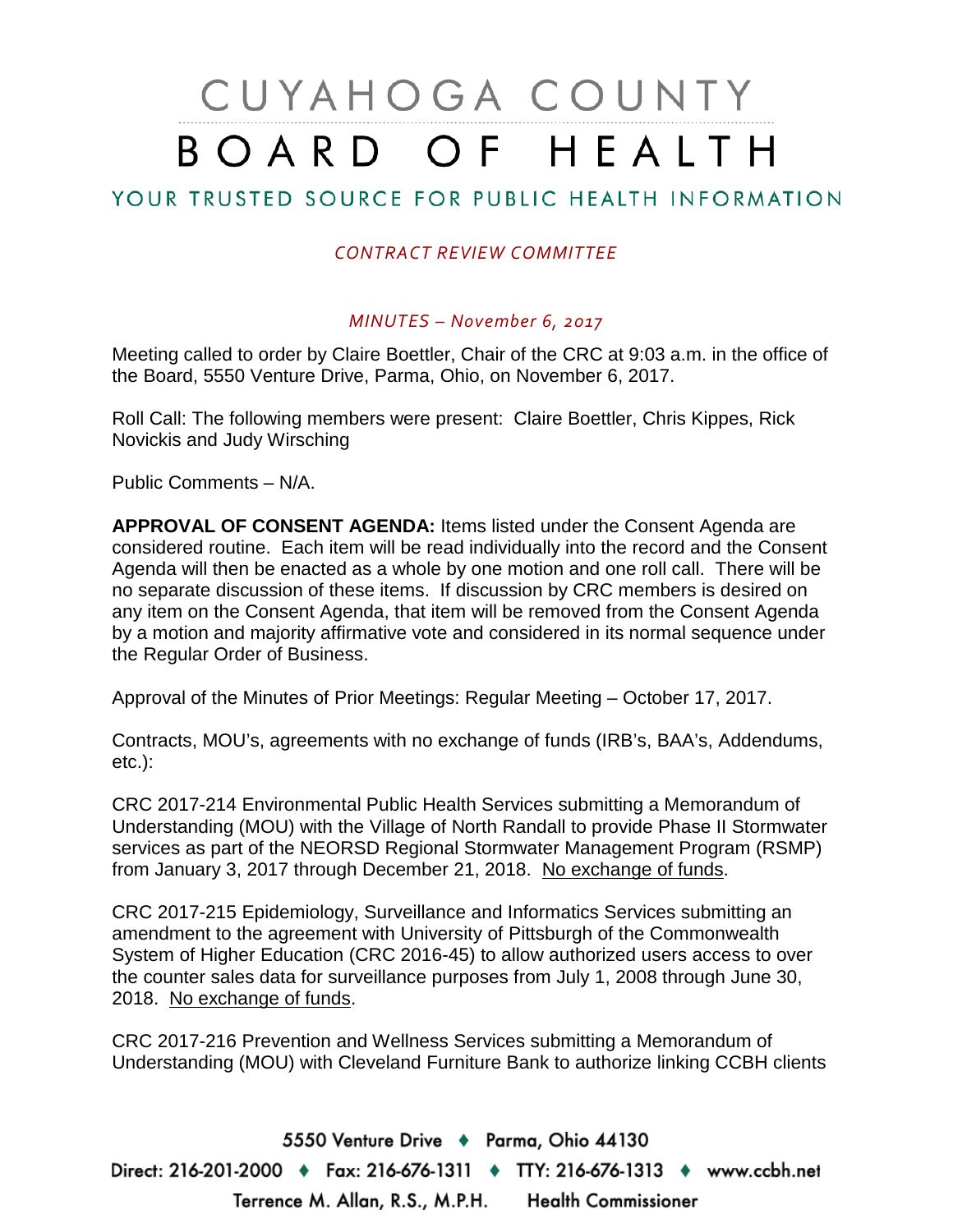to services provided by the Cleveland Furniture Bank effective November 1, 2017. No exchange of funds.

CRC 2017-217 Administration Services submitting an addendum to the contract with HealthSource Chiropractic to change the organization's name to Broadview Chiropractic and Health Center and extend the end of the contract period from December 31, 2017 to December 31, 2019 to provide wellness services for CCBH employees. No exchange of funds.

It was moved by Rick Novickis, seconded by Judy Wirsching, that the consent agenda, including the minutes of the October 17, 2017 Regular CRC meeting be approved.

The Secretary called the roll:

Ayes: Claire Boettler, Chris Kippes, Rick Novickis and Judy Wirsching

#### **CONTRACTS AND AWARDS:**

Tabled Items

*Household Sewage Program*

CRC 2017-175 7242 W  $130^{th}$  St. Middleburg Heights, Ohio 44130

*No Action at this time.*

*Lead Program* 

CRC 2017-205 13613 Cedar Rd. Up & Down University Heights, Ohio 44118

Lead program Bid Opening presented by: La'Keisha James

It was moved by Chris Kippes, seconded by Rick Novickis that the following quote (CRC 2017-205) for 13613 Cedar Rd. Up & Down, University Heights, Ohio 44118 be accepted as the lowest and best, and a contract be awarded to BDL General Contracting in the amount of \$14,455.00 (ref. enclosed).

The Secretary called the roll:

Ayes: Claire Boettler, Chris Kippes, Rick Novickis and Judy Wirsching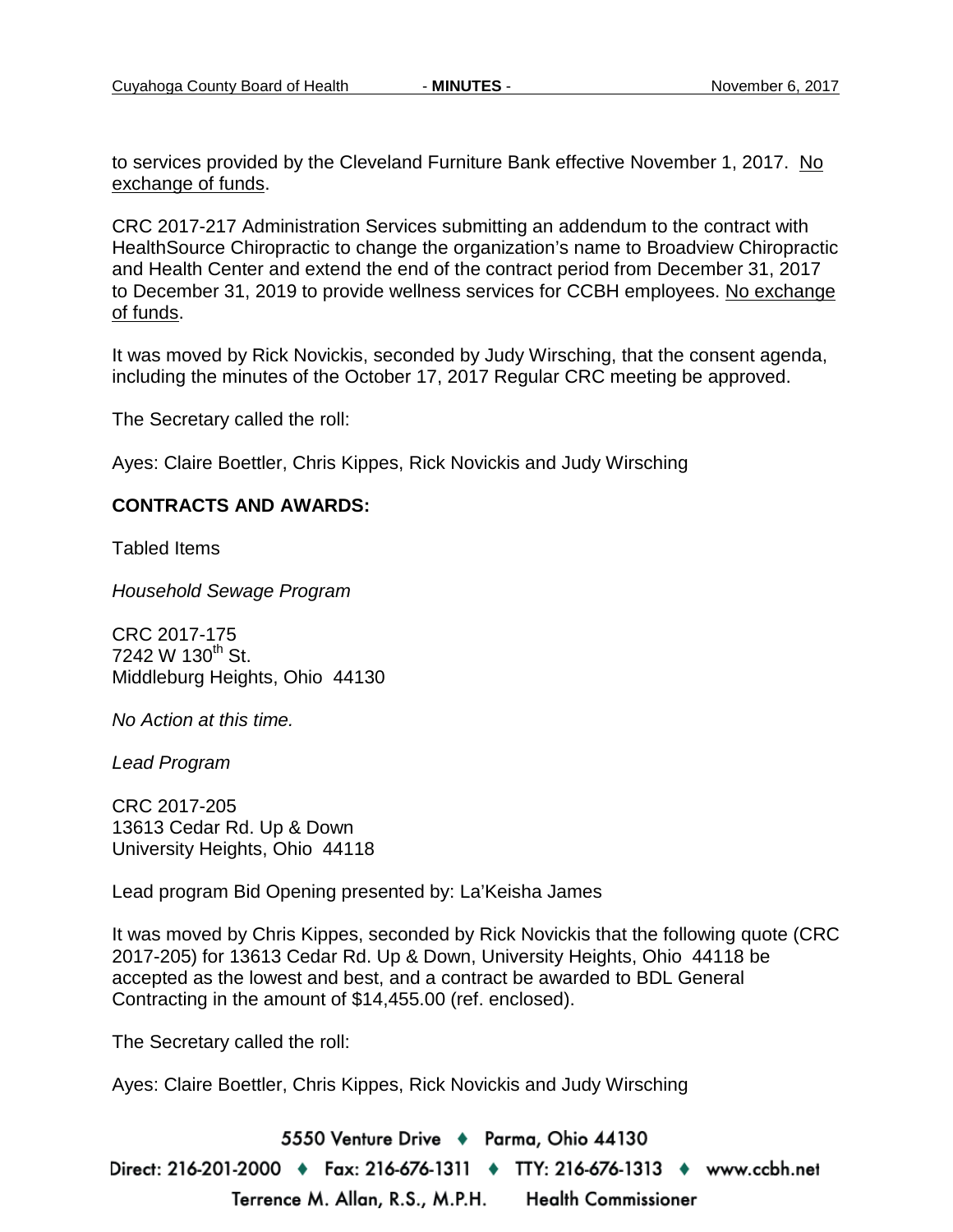New Items For Review

Bid/Quote Openings ≥ \$25,000.00

None

Bid/Quote Openings < \$25,000.00

Lead program Bid Opening presented by: La'Keisha James

It was moved by Judy Wirsching, seconded by Rick Novickis that the following quote (CRC 2017-218) for 13812 Oakview Blvd., Garfield Heights, Ohio 44125 be accepted as the lowest and best, and a contract be awarded to BDL General Contracting in the amount of \$5,620.00 (ref. enclosed).

The Secretary called the roll:

Ayes: Claire Boettler, Chris Kippes, Rick Novickis and Judy Wirsching

Household Sewage program Bid Opening presented by: Domenica McClintock

It was moved by Judy Wirsching, seconded by Chris Kippes that the following quote (CRC 2017-219) for 7179 Fitch Rd., Olmsted Twp., Ohio 44138 be accepted as the lowest and best, and a contract be awarded to Suburban Septic Service, Inc. in the amount of \$14,625.00 (ref. enclosed).

The Secretary called the roll:

Ayes: Claire Boettler, Chris Kippes, Rick Novickis and Judy Wirsching

Expenditures: Contracts up to \$25,000.00

It was moved by Judy Wirsching, seconded by Chris Kippes that the contract (CRC 2017-220) with South Euclid-Lyndhurst City Schools from October 1, 2017 through August 31, 2018 under the ODOT Safe Routes to School (SRTS) South Euclid-Lyndhurst grant in the amount of \$9,936.00 be approved.

Presented by: Domenica McClintock

Purpose: To provide police bike patrol services in South Euclid-Lyndhurst during the 2017-2018 school year.

Funding Source: 100 % reimbursable through the FY2018 SRTS South Euclid-Lyndhurst grant.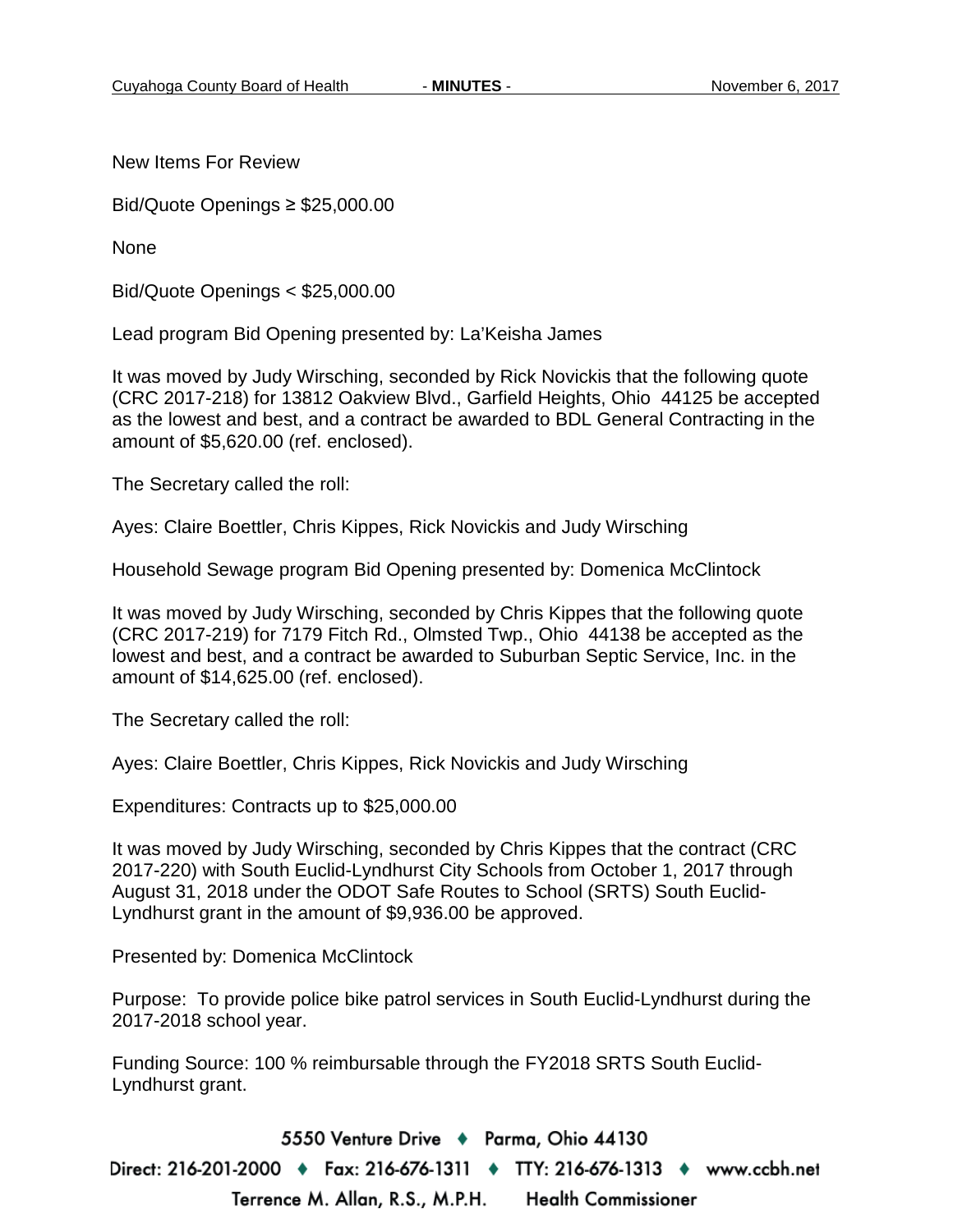The Secretary called the roll:

Ayes: Claire Boettler, Chris Kippes, Rick Novickis and Judy Wirsching

It was moved by Rick Novickis, seconded by Judy Wirsching that the amendment (CRC 2017-221) to the contract (CRC 2017-77) Accurate Analytical Testing LLC under the Lead Hazard Control grant to increase the amount to be paid to Accurate Analytical Testing LLC from \$10,925.00 to \$15,925.00 be approved:

Presented by: La'Keisha James

Purpose: To complete additional work related to Lead Laboratory/Analysis services.

Funding Source: 100% reimbursable through the Lead Hazard Control Program. The Secretary called the roll:

Ayes: Claire Boettler, Chris Kippes, Rick Novickis and Judy Wirsching

It was moved by Judy Wirsching, seconded by Claire Boettler that the addendum (CRC 2017-222) to the contract (CRC 2016-85) with Gateway Products Recycling to increase the amount to be paid to Gateway Products Recycling, LLC from \$240.00 to \$480.00 be approved.

Presented by: Amy Wanchisn

Purpose: To complete additional pickups to shred confidential documents in accordance with the CCBH record retention policy.

Funding Source: Varies based upon service area and program usage.

The Secretary called the roll:

Ayes: Claire Boettler, Chris Kippes, Rick Novickis and Judy Wirsching

It was moved by Chris Kippes, seconded by Rick Novickis that the planned equipment maintenance agreement (CRC 2017-223) with Cummins, Inc. for generator preventative maintenance services from November 6, 2017 through November 5, 2020 in the amount of \$3,476.61 be approved.

Presented by: Rebecca Burke

Purpose: To provide generator preventative maintenance services including annual load-bank testing to CCBH for a three-year term. Funding Source: 100% funded through CCBH General Revenue.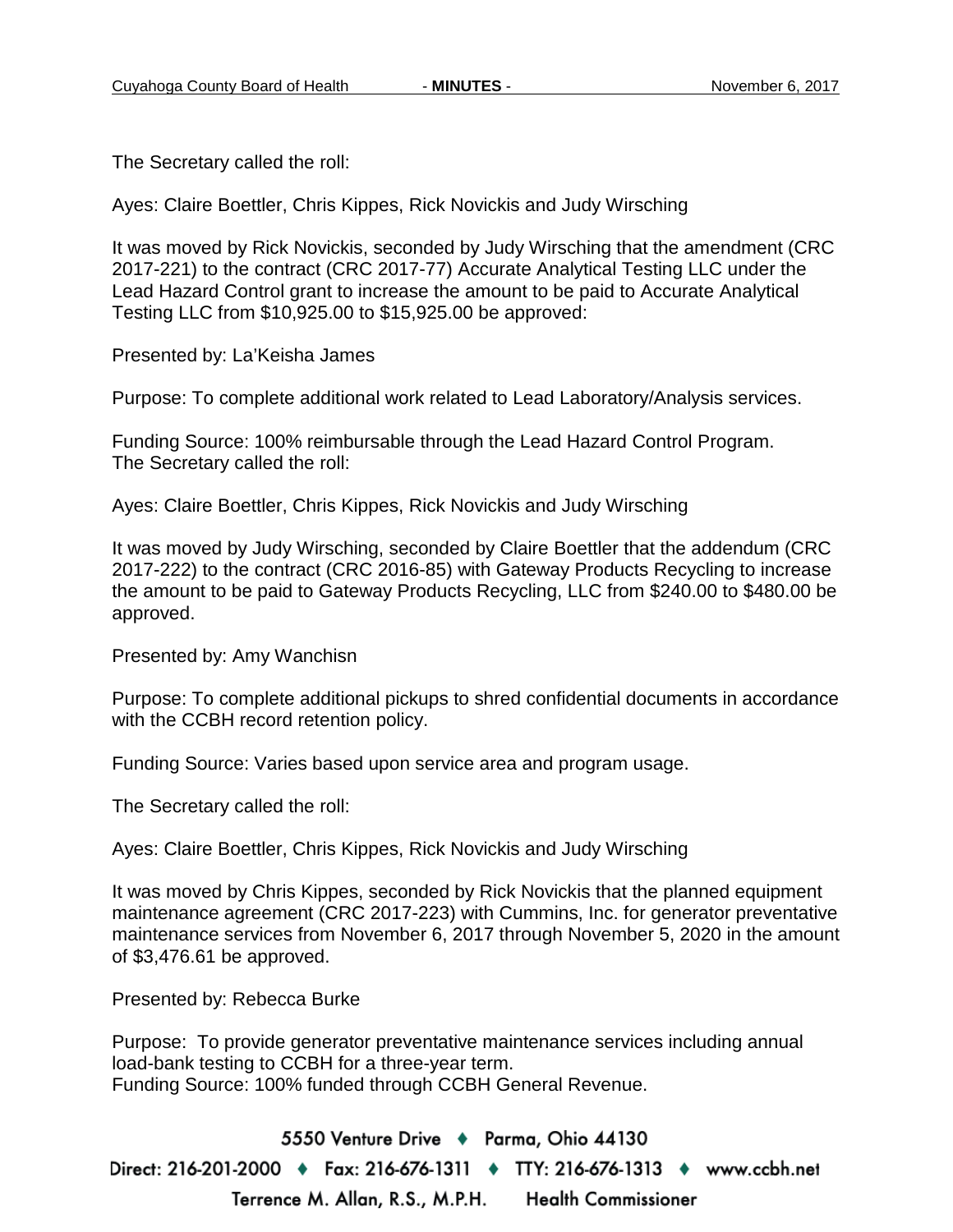The Secretary called the roll:

Ayes: Claire Boettler, Chris Kippes, Rick Novickis and Judy Wirsching

Revenue Generating Agreements up to \$25,000.00

It was moved by Judy Wirsching, seconded by Claire Boettler that item CRC 2017-224, Memorandum of Understanding (MOU) with OhioGuidestone to provide training to community partners throughout Northeast Ohio effective November 1, 2017 at a rate of \$30.00/hour per completed training be tabled due the MOU still being under legal review.

Presented by: Rebecca Burke on behalf of Debbie Horvath

Purpose: To provide Bridges Out of Poverty training to community partners throughout Northeast Ohio.

The Secretary called the roll:

Ayes: Claire Boettler, Chris Kippes, Rick Novickis and Judy Wirsching

Contract Rescissions

None

Other Business

None

Public Comment – N/A.

Thereupon, it was moved by Judy Wirsching, seconded by Rick Novickis, that the following Motion be adopted:

BE IT RESOLVED that the meeting be adjourned at 9:21 a.m.

The Secretary called the roll:

Ayes: Claire Boettler, Chris Kippes, Rick Novickis and Judy Wirsching

 $\sim$ 

Committee Chair **Clerk** Clerk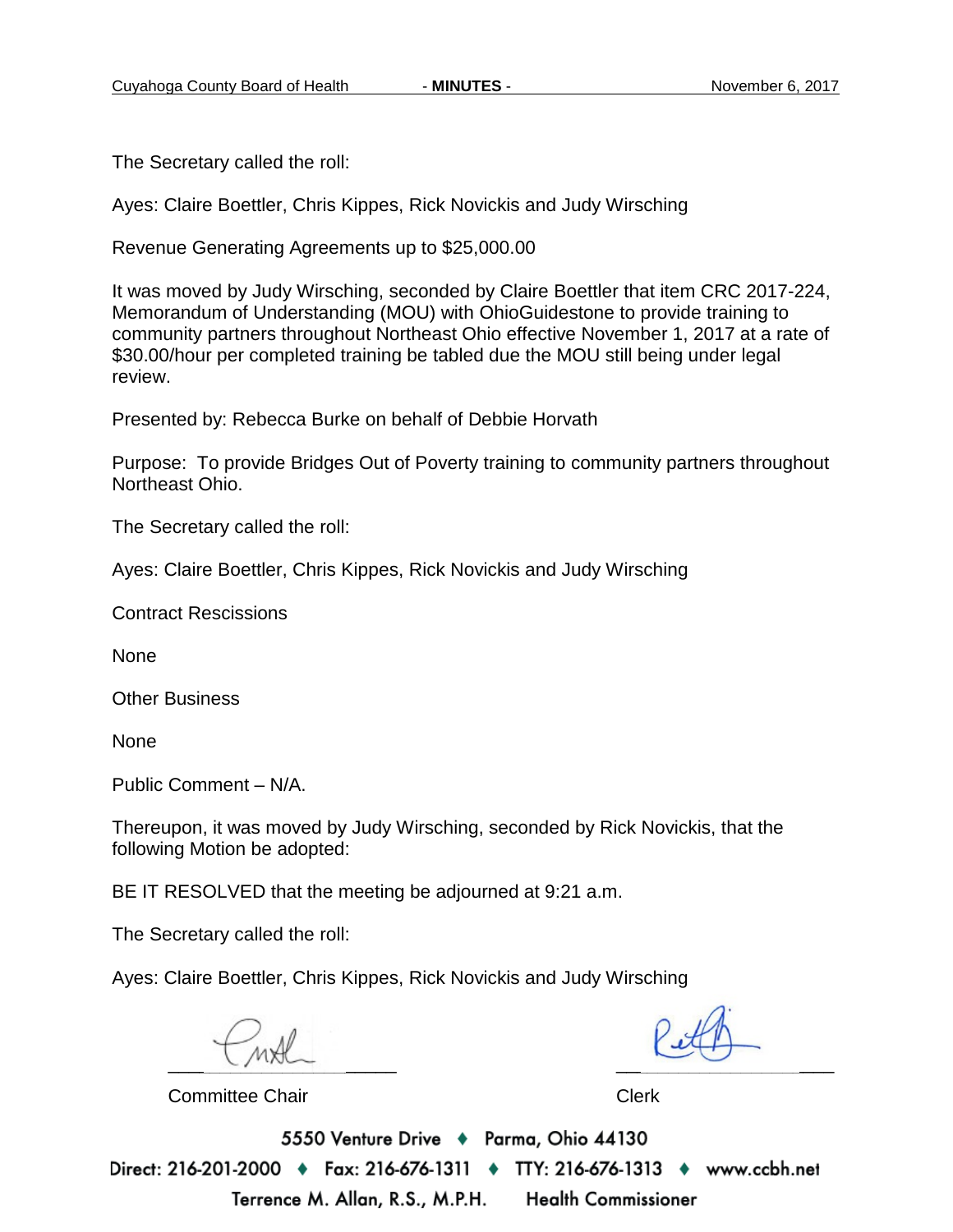# **CUYAHOGA COUNTY DISTRICT BOARD OF HEALTH**

### **QUOTE RESULTS**

#### **Project Address**

| Name:           | Goins & Taylor                              |  |  |  |
|-----------------|---------------------------------------------|--|--|--|
| <b>Address:</b> | 13613 Cedar Rd., Up & Dn.                   |  |  |  |
|                 | City, State, Zip: University Hts., OH 44118 |  |  |  |
| <b>CRC No:</b>  | CRC 2017-205                                |  |  |  |

**The following quotes were received and opened:**

| <b>NAME OF CONTRACTOR</b>       | <b>QUOTE</b> | <b>LEAD</b> | HH      | <b>MATCH</b> |
|---------------------------------|--------------|-------------|---------|--------------|
| American Builders & Applicators | \$16,300     | \$14,400    | \$1,900 | \$1,000      |
| <b>BDL General Contracting</b>  | \$14.455     | \$12.480    | \$1.975 | \$1,000      |
| <b>CB Mullins</b>               | \$18,050     | \$16,800    | \$1.250 | \$1,000      |
| <b>MCM Homeservices</b>         | \$21.240     | \$19.045    | \$2.195 | \$1,000      |

**ESTIMATE** \$19,170.00

**Recommended award: BDL General Contracting**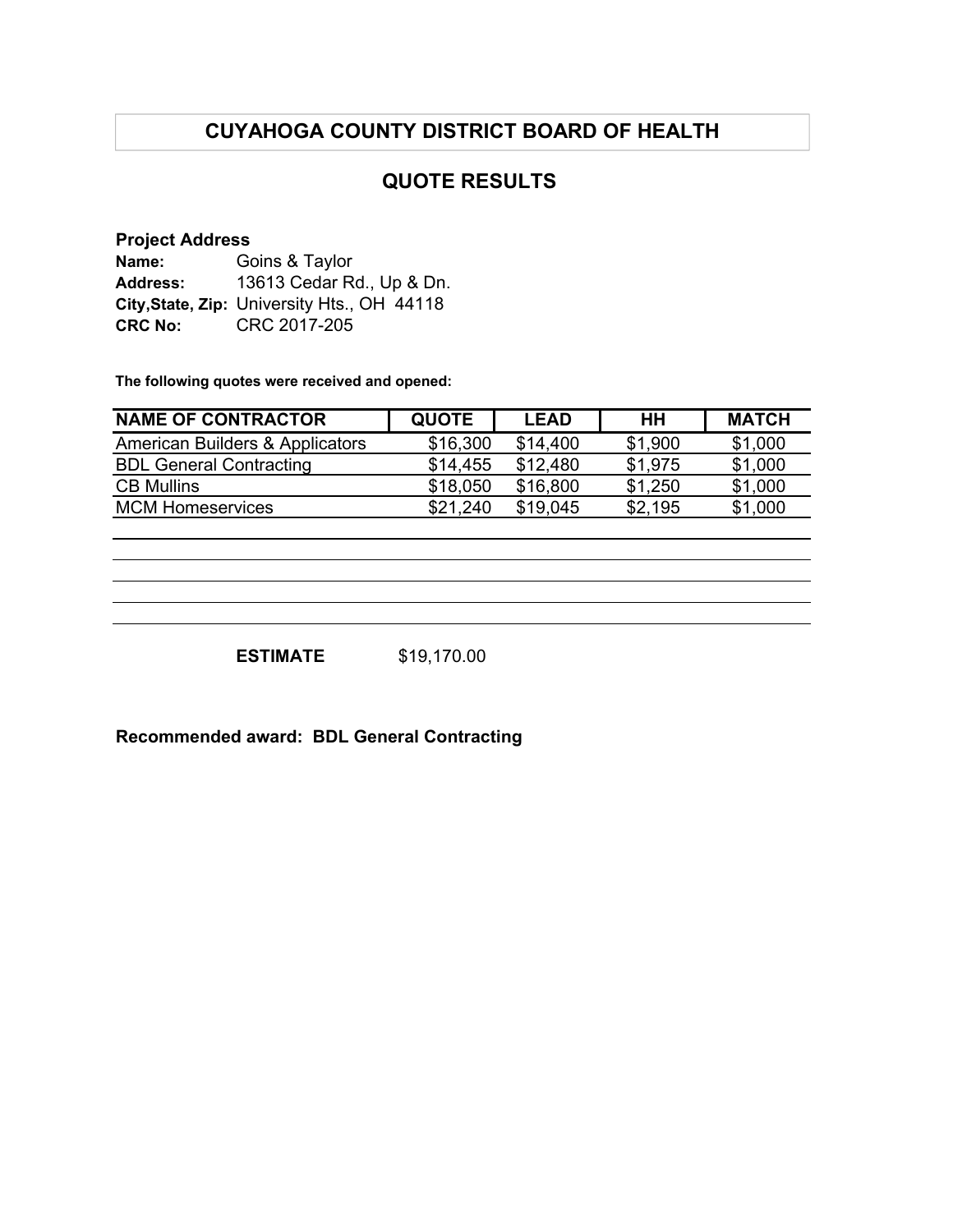# **CUYAHOGA COUNTY DISTRICT BOARD OF HEALTH**

### **QUOTE RESULTS**

**Project Address Name: Address: City,State, Zip:** Garfield Hts., OH 44125 **CRC No:**  Charnella Boykins 13812 Oakview CRC 2017-218

**The following quotes were received and opened:**

| <b>NAME OF CONTRACTOR</b>                  | <b>QUOTE</b> | <b>LEAD</b> | HH      | <b>MATCH</b> |
|--------------------------------------------|--------------|-------------|---------|--------------|
| <b>American Builders &amp; Applicators</b> | \$8.450      | \$4.450     | \$4,000 | \$0          |
| <b>BDL General Contracting</b>             | \$5,620      | \$3.050     | \$2,570 | \$0          |
| <b>CB Mullins</b>                          | \$10,625     | \$7.225     | \$3.400 | \$0          |
| <b>MCM HomeServices</b>                    | \$13,350     | \$9,900     | \$3,450 | \$1,900      |

**ESTIMATE:** \$9,700.00

**Recommended award: BDL General Contracting**